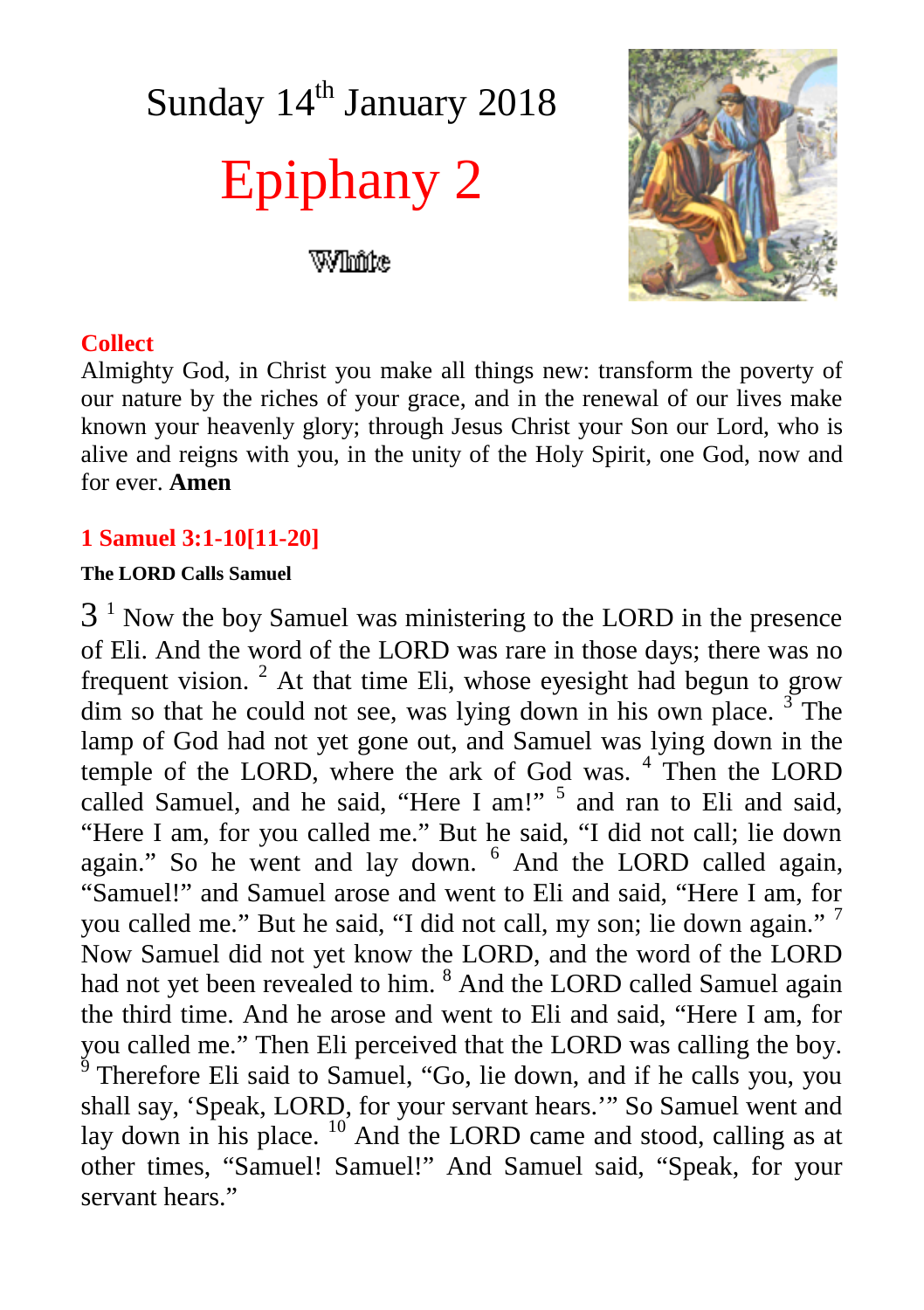[<sup>11</sup> Then the LORD said to Samuel, "Behold, I am about to do a thing in Israel at which the two ears of everyone who hears it will tingle. <sup>12</sup> On that day I will fulfill against Eli all that I have spoken concerning his house, from beginning to end. <sup>13</sup> And I declare to him that I am about to punish his house forever, for the iniquity that he knew, because his sons were blaspheming  $God<sub>i</sub><sup>[a]</sup>$  and he did not restrain them. <sup>14</sup> Therefore I swear to the house of Eli that the iniquity of Eli's house shall not be atoned for by sacrifice or offering forever." <sup>15</sup> Samuel lay until morning; then he opened the doors of the house of the LORD. And Samuel was afraid to tell the vision to Eli.<sup>16</sup> But Eli called Samuel and said, "Samuel, my son." And he said, "Here I am." <sup>17</sup> And Eli said, "What was it that he told you? Do not hide it from me. May God do so to you and more also if you hide anything from me of all that he told you." <sup>18</sup> So Samuel told him everything and hid nothing from him. And he said, "It is the LORD. Let him do what seems good to him." <sup>19</sup> And Samuel grew, and the LORD was with him and let none of his words fall to the ground.  $20$  And all Israel from Dan to Beersheba knew that Samuel was established as a prophet of the LORD.]

**Footnote.** a. or *blaspheming for themselves*.

**COMMENT:** This story of Samuel's call to be God's prophet in Israel has the flavor of an ancient folktale. Before being written down, it was told and retold by one generation to another because Samuel was such a towering figure in Israel's religious and political history. The story reveals yet another instance when God was believed to have intervened to change in the direction of the nation's history. This was seen as God keeping the covenant made long before with Abraham and with Moses.

## **John 1:43-51**

#### **Jesus Calls Philip and Nathanael**

1<sup>43</sup> The next day Jesus decided to go to Galilee. He found Philip and said to him, "Follow me."<sup>44</sup> Now Philip was from Bethsaida, the city of Andrew and Peter. <sup>45</sup> Philip found Nathanael and said to him, "We have found him of whom Moses in the Law and also the prophets wrote, Jesus of Nazareth, the son of Joseph." <sup>46</sup> Nathanael said to him, "Can anything good come out of Nazareth?" Philip said to him, "Come and see." <sup>47</sup> Jesus saw Nathanael coming towards him and said of him, "Behold, an Israelite indeed, in whom there is no deceit!" <sup>48</sup> Nathanael said to him, "How do you know me?" Jesus answered him, "Before Philip called you, when you were under the fig tree, I saw you." <sup>49</sup> Nathanael answered him, "Rabbi, you are the Son of God! You are the King of Israel!" <sup>50</sup> Jesus answered him, "Because I said to you, 'I saw you under the fig tree', do you believe? You will see greater things than these." <sup>51</sup> And he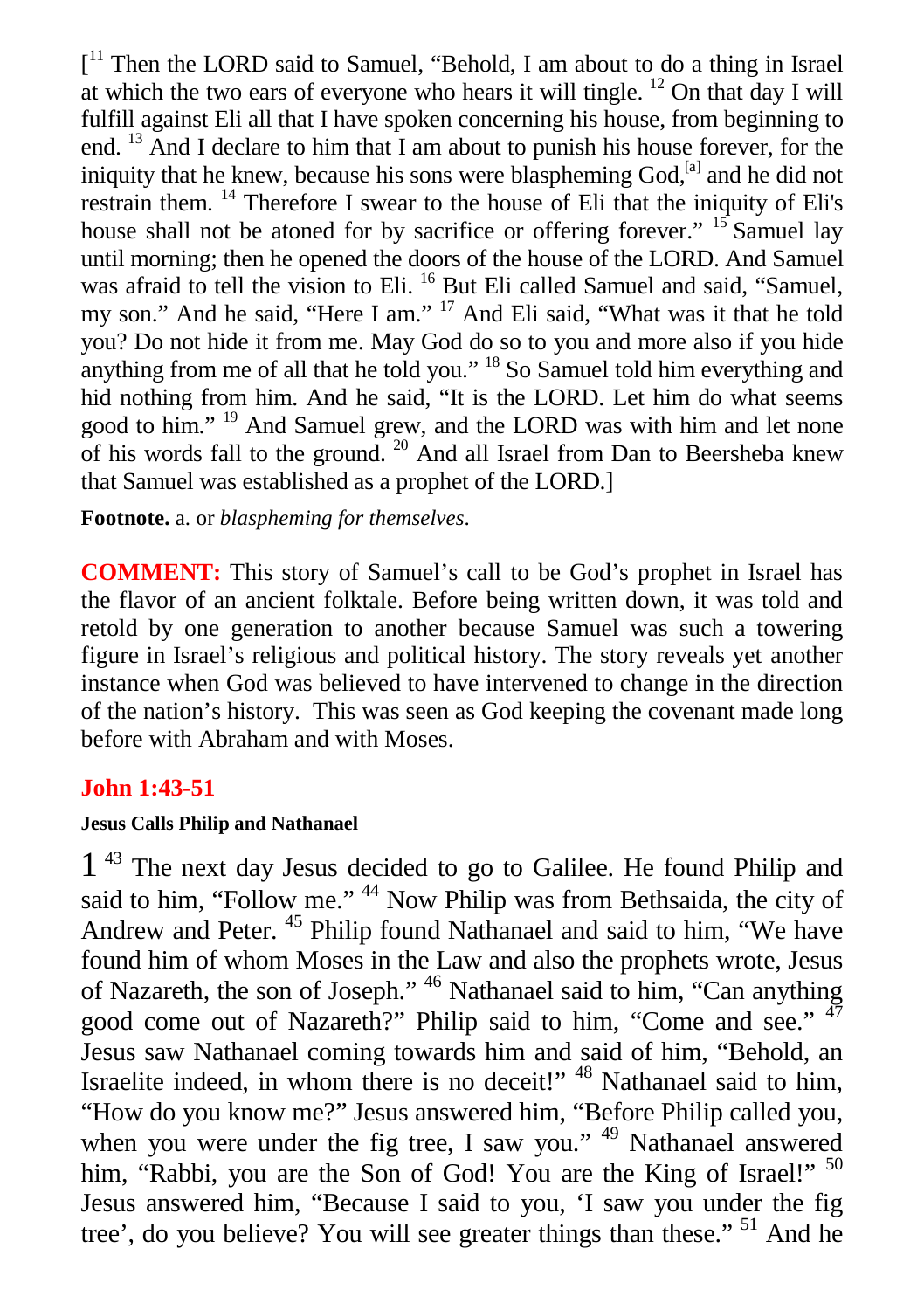said to him, "Truly, truly, I say to you,  $[a]$  you will see heaven opened, and the angels of God ascending and descending on the Son of Man."

**Footnotes:** a. John 1:51 The Greek for *you* is plural; twice in this verse.

**COMMENT:** John's Gospel tells of many incidents in Jesus' ministry not found in the other gospels. The way Jesus gathered his disciples in one such instance. Those who followed Jesus did so solely because they were convinced that he was God's Messiah. Certain details found in John's Gospel often give us a different synoptic view than do the so-called Synoptic Gospels of Matthew, Mark and Luke. The figure of Nathanael stands out in this passage as a disciple who does not appear elsewhere in the gospels, yet one who obviously had attracted Jesus' special attention. Inconclusive attempts have been made to identify him with Bartholomew, Matthew, James the son of Alpheus, John the son of Zebedee, and Simon the Cananaean. For good reason he remains unique. His appearance here symbolises the pious Israelite, who though good as he is, is still incomplete. His confession that Jesus is the Son of God and King of Israel is nothing short of a full messianic declaration of faith. Despite his deeply sincere religious life and faith as a Jew, he was willing to set aside his intellectual doubts and difficulties to put his trust in Jesus.

# **Psalm 139:1-5,12-18** *Domine, probasti* Grail Psalter

# **R Lead me, O Lord, in the path of life eternal.**

 $1$ O Lord, you search me and you know me,  $2$  you know my resting and my rising, you discern my purpose from afar. 3 You mark when I walk or lie down, all my ways lie open to you. **R**

<sup>4</sup> Before ever a word is on my tongue you know it, O Lord, through and through. 5

 Behind and before you besiege me, your hand ever laid upon me. **R**

 $12$  even darkness is not dark for you and the night is as clear as the day. **R**

 $13$  For it was you who created my being, knit me together in my mother's womb.

 $14$  I thank you for the wonder of my being, for the wonders of all your creation. **R**